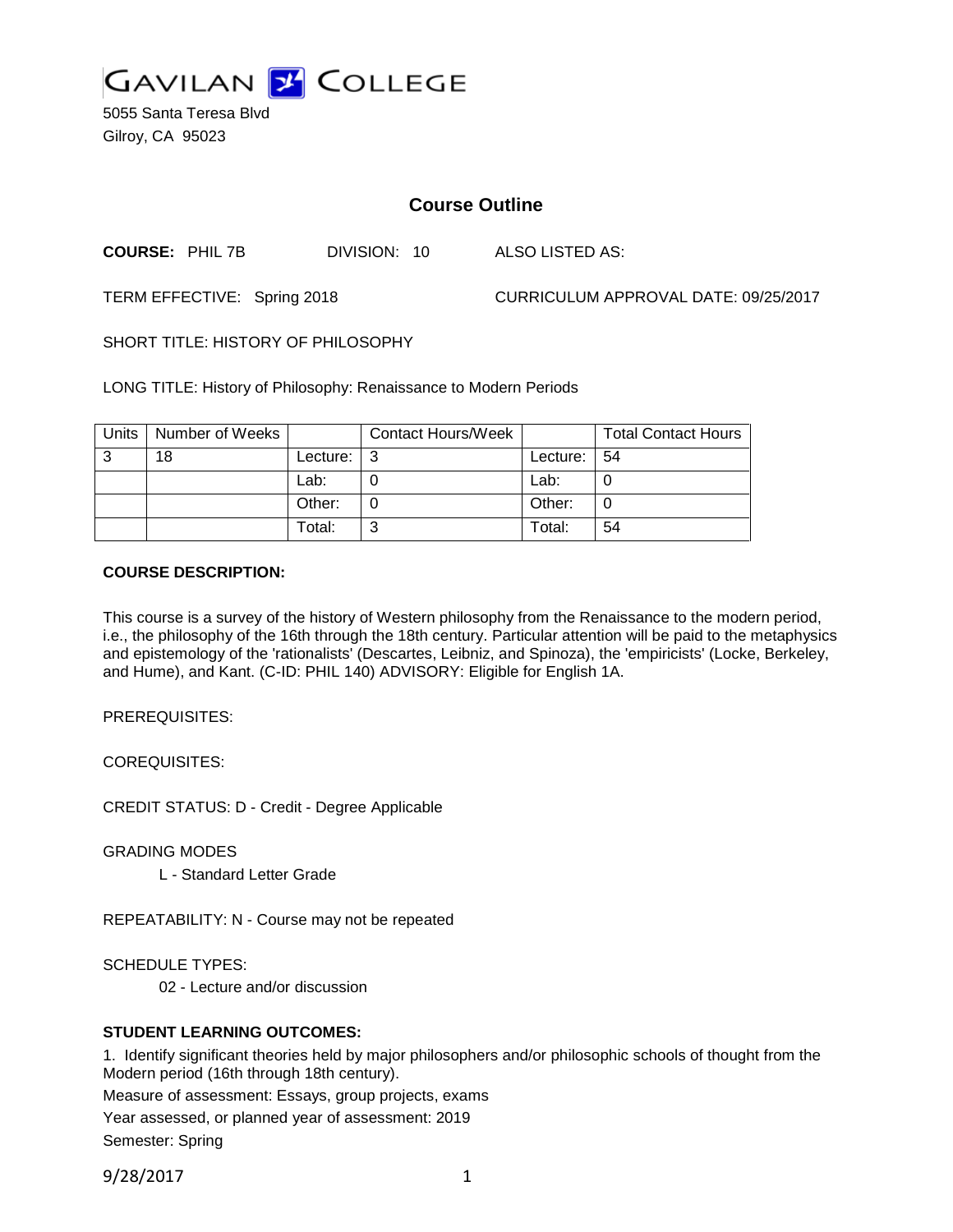2. Explain and evaluate historically important philosophical arguments from the Modern period (16th through 18th century).

Measure of assessment: Essays, group projects, exams

Year assessed, or planned year of assessment: 2019

Semester: Spring

3. Describe the continuity between the epistemological and metaphysical systems of the Empiricists: Locke, Berkeley and Hume and the Rationalists: Descartes, Spinoza, and Leibniz. The work of Immanuel Kant will also be considered.

Measure of assessment: Essays, group projects, exams

Year assessed, or planned year of assessment: 2019

### **CONTENT, STUDENT PERFORMANCE OBJECTIVES, OUT-OF-CLASS ASSIGNMENTS**

Curriculum Approval Date: 09/25/2017

3 Hours

Renaissance's influence on the history of philosophy.

Performance Objectives: Demonstrate and describe the difference between primary and secondary sources.

3 Hours

Descartes: The father of modern philosophy.

Performance Objectives: Employ the Cartesian method of doubt and discuss Descartes' metaphysics and significance to philosophy.

3 Hours

Descartes: (cont.)

Performance Objectives: Examine Descartes' philosophy of mind (dualism).

3 Hours

Hobbes

Performance Objectives: Examine and analyze Hobbes' epistemology, metaphysics, and ethics (social contract theory, theory of human nature).

3

**Hours** 

Pascal: Pascal's wager.

Performance Objectives: Analyze Pascal's wager.

2 Hours

Spinoza:

Performance Objectives: Trace the life and controversy surrounding Spinoza's work. Examine his epistemology, metaphysics, and ethics.

1 Hours

World Cultural Context: The Enlightenment and the age of Newton.

Performance Objectives: Trace the changing world of the Enlightenment, including the profound effect of Newton's physical theories on worldviews.

3 Hours

Leibniz

Performance Objectives: Examine Leibniz' contributions to metaphysics (monadology), logic (identity of indiscernibles, principle of sufficient reason, etc.), and philosophy of religion (theodicies).

3 Hours

Locke: Rise of modern empiricism.

Performance Objectives: Analyze Locke's empirical theory of knowledge, as well as Locke's theory of personal identity.

3 Hours

Locke: (cont.)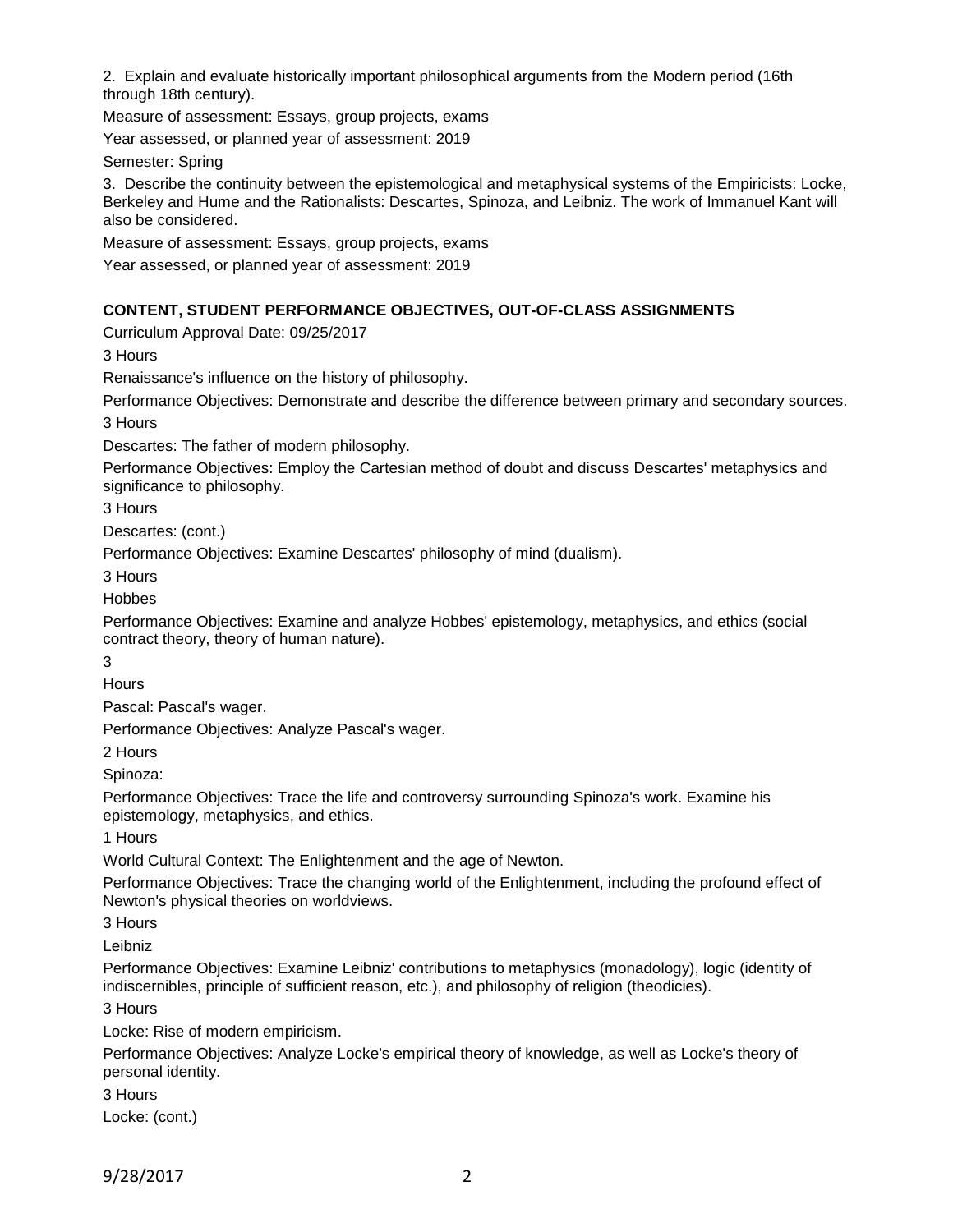Performance Objectives: Evaluate Locke's political works and assess their significance on the U.S. Constitution.

3 Hours

Berkeley: Empiricism re-visited.

Performance Objectives: Read selections from Berkeley's writings on the reform of empiricism and metaphysics.

3 Hours

Paley's Natural Theology

Performance Objectives: Evaluate Paley's teleological argument for the existence of God.

3 Hours

Hume: Skepticism, Empiricism

Performance Objectives: Analyze Hume's problem of induction, skepticism, and moral philosophy.

3 Hours

Hume: Moral philosophy

Performance Objectives: Evaluate Hume's moral philosophy.

3 Hours

Reid

Performance Objectives: Analyze Reid's common sense philosophy, including his epistemology (realism) and theory of personal identity.

3 Hours

Rousseau:

Performance Objectives: Examine Rousseau's ethics and political philosophy.

3 Hours

Kant:

Performance Objectives: Trace Kant's task of avoiding dogmatism.

3 Hours

Kant: (cont.)

Performance Objectives: Investigate Kant's epistemological theory, including its implication for his theories of ethics and metaphysics.

2 Hours

# **METHODS OF INSTRUCTION:**

Seminar style instruction: moderate lecture, much group discussion (round table dialogue). Incorporation of philosophy podcasts that include interviews with professional scholars currently working in the field.

# **OUT OF CLASS ASSIGNMENTS:**

Required Outside Hours: 36

Assignment Description: Read textbook. Study for exams. Assignment: Take home quiz on Leibniz' reply to the problem of evil. Assignment: Take home quiz on the problem of induction.

### Required Outside Hours: 36

Assignment Description: Written homework. Examples: Assignment: Short writing assignment on use of primary and secondary sources. Assignment: Reading on Hobbes' state of nature. Assignment: Students will compose a response paper on Pascal's wager. Assignment: Response paper on Paley's teleological argument. Assignment: Students will criticize Reid's direct realism in a short paper. Assignment: Students will compose a short paper comparing and contrasting views on human nature from Rousseau and Hobbes. Assignment: Short essay on one of the Kant's readings. Assignment: Response paper on Kant's categorical imperative.

Required Outside Hours: 36

Assignment Description: Research and write term papers. Examples: The students will write an essay in which they assess Descartes' method of hyperbolic doubt for applicability to modern epistemological questions. Assignment: Students will evaluate Cartesian dualism in a short essay. Assignment: Students will compare and evaluate Spinoza's and Descartes' philosophies in a response paper. Assignment: Students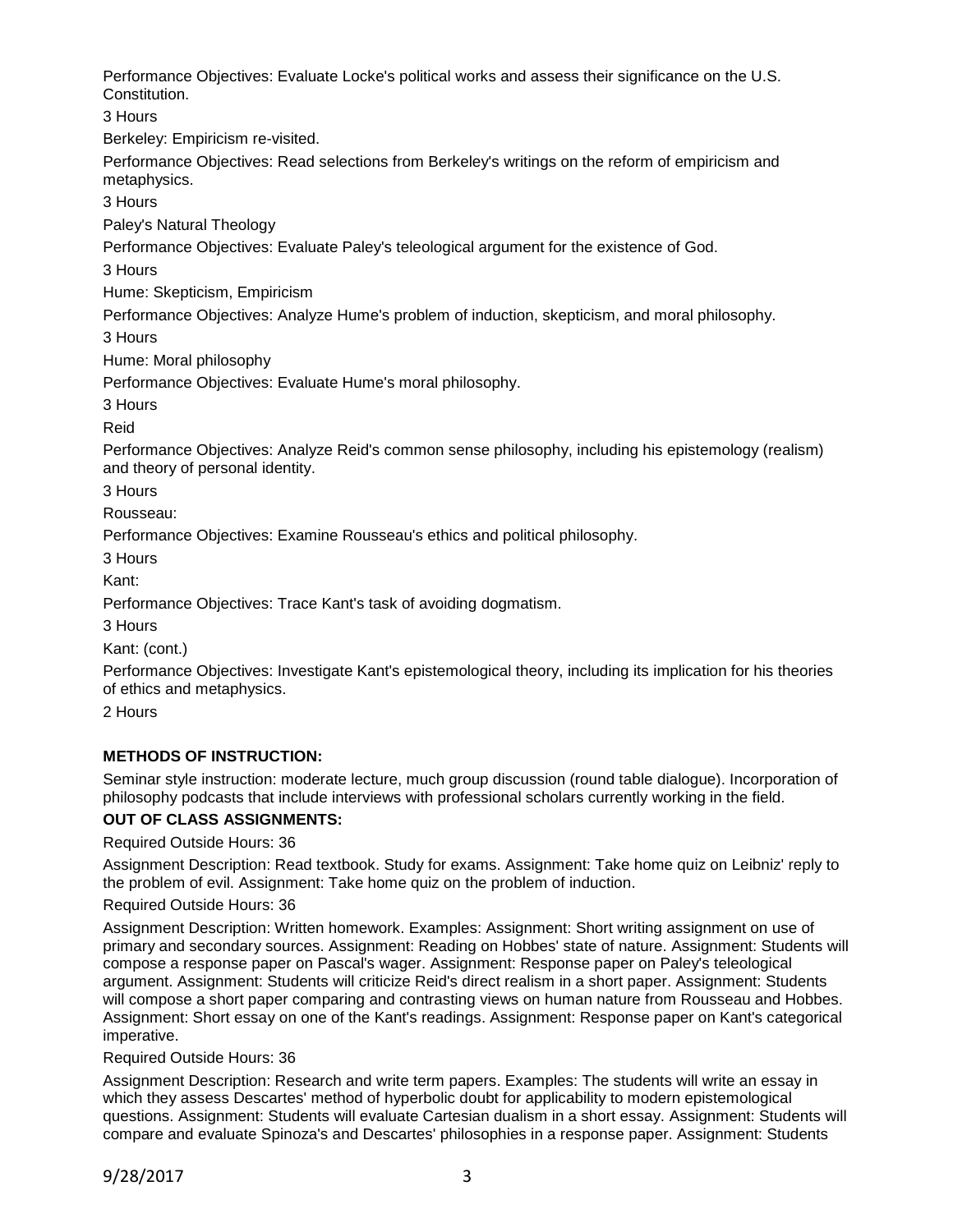will compare and contrast the empirical theories of Locke and Berkeley. Assignment: Response paper on why Hume believed the origin of morality is emotion (as opposed to reason).

#### **METHODS OF EVALUATION:**

Writing assignments Percent of total grade: 70.00 % 50% - 75% Written homework; Essay exams; Term papers; Other: group writing assignments Problem-solving assignments Percent of total grade: 20.00 % 10% - 20% Quizzes; Exams Objective examinations Percent of total grade: 10.00 %

### **REPRESENTATIVE TEXTBOOKS:**

Required Representative Textbooks

Roger Ariew, Eric Watkins, trans.. Readings in Modern Philosophy or other appropriate college level text.. Indianapolis, IN: Hackett Publishers,2000.

This is the most accurate and up-to-date translation of the works of Rene Descartes, Baruch Spinoza, and G.W. Leibniz that is currently available in an affordable student edition.

ISBN: 97800-87220-534-5

Reading Level of Text, Grade: 13 Verified by: Hackett Publishers

Required Other Texts and Materials

Volume two of the \*Readings in Modern Philosophy\* text (focusing on Hume, Berkeley, and Locke) is also assigned for this course.

#### **ARTICULATION and CERTIFICATE INFORMATION**

Associate Degree: GAV C2, effective 201470 CSU GE: CSU C2, effective 201470 IGETC: IGETC 3B, effective 201470 CSU TRANSFER: Transferable CSU, effective 201470 UC TRANSFER: Transferable UC, effective 201470

# SUPPLEMENTAL DATA:

Basic Skills: N Classification: Y Noncredit Category: Y Cooperative Education: Program Status: 1 Program Applicable Special Class Status: N CAN: CAN Sequence: CSU Crosswalk Course Department: PHIL CSU Crosswalk Course Number: 7B

9/28/2017 4